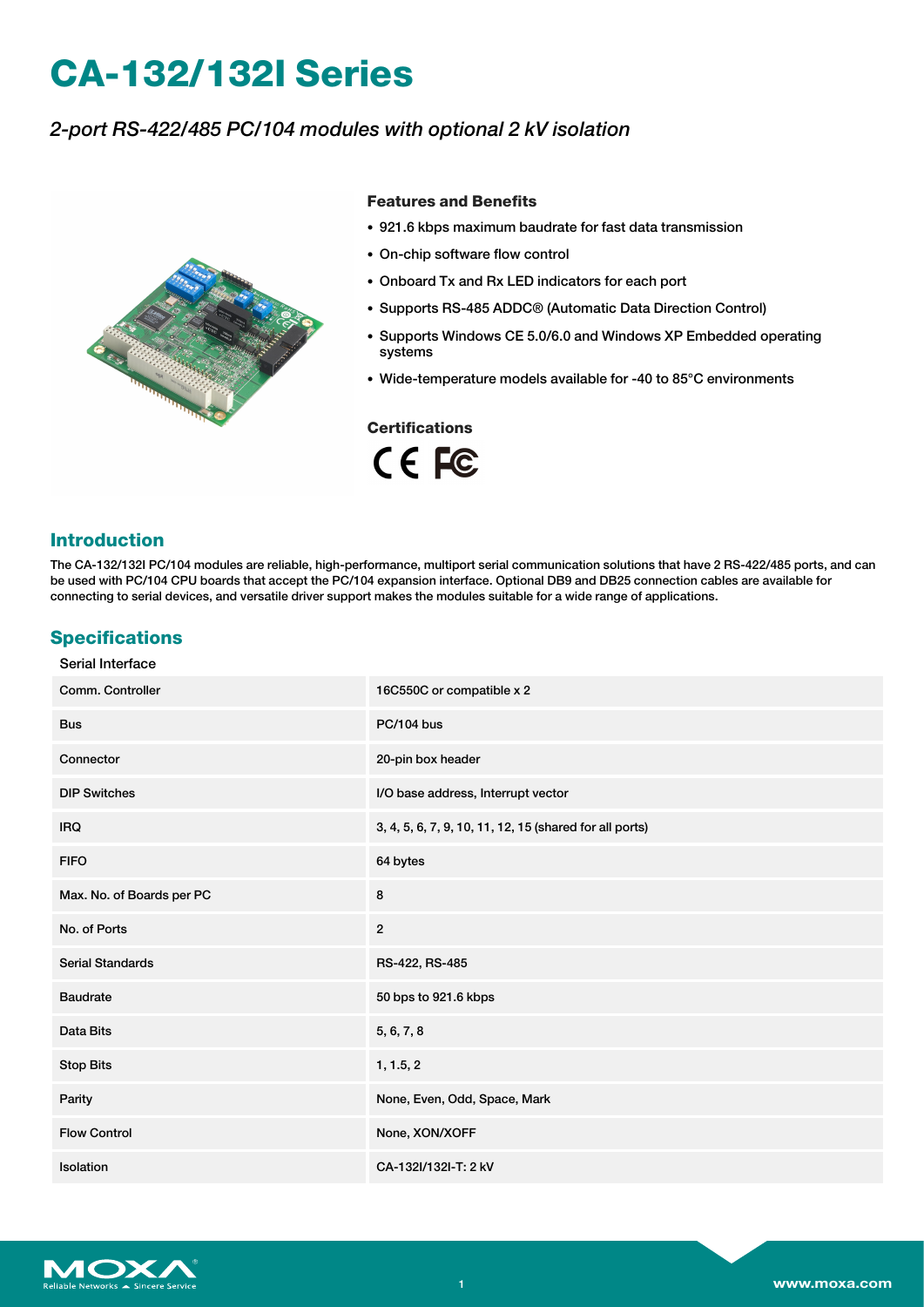| <b>Serial Signals</b>                  |                                                                                                                                                                                                                                                                  |
|----------------------------------------|------------------------------------------------------------------------------------------------------------------------------------------------------------------------------------------------------------------------------------------------------------------|
| <b>RS-422</b>                          | Tx+, Tx-, Rx+, Rx-, GND                                                                                                                                                                                                                                          |
| RS-485-4w                              | Tx+, Tx-, Rx+, Rx-, GND                                                                                                                                                                                                                                          |
| <b>RS-485-2w</b>                       | Data+, Data-, GND                                                                                                                                                                                                                                                |
| <b>Serial Software Features</b>        |                                                                                                                                                                                                                                                                  |
| <b>Windows Drivers</b>                 | DOS, Windows 95/98/ME/NT/2000, Windows XP/2003/Vista/2008/7/8/8.1/10 (x86/x64),<br>Windows 2008 R2/2012/2012 R2 (x64), Windows Embedded CE 5.0/6.0, Windows XP<br>Embedded                                                                                       |
| <b>Linux Drivers</b>                   | Linux kernel 2.4.x, Linux kernel 2.6.x                                                                                                                                                                                                                           |
| <b>UNIX Drivers</b>                    | FreeBSD 4.x, QNX 4, SCO UNIX, OpenServer                                                                                                                                                                                                                         |
| <b>Power Parameters</b>                |                                                                                                                                                                                                                                                                  |
| <b>Input Current</b>                   | CA-132 Series: 155 mA @ 5 VDC<br>CA-132I Series: 190 mA @ 5 VDC                                                                                                                                                                                                  |
| <b>Input Voltage</b>                   | 5 VDC                                                                                                                                                                                                                                                            |
| <b>Physical Characteristics</b>        |                                                                                                                                                                                                                                                                  |
| <b>Dimensions</b>                      | 90 x 96 mm (3.54 x 3.78 in)                                                                                                                                                                                                                                      |
| <b>LED Interface</b>                   |                                                                                                                                                                                                                                                                  |
| <b>LED Indicators</b>                  | Built-in Tx, Rx LEDs for each port                                                                                                                                                                                                                               |
| <b>Environmental Limits</b>            |                                                                                                                                                                                                                                                                  |
| <b>Operating Temperature</b>           | Standard Models: 0 to 55°C (32 to 131°F)<br>Wide Temp. Models: -40 to 85°C (-40 to 185°F)                                                                                                                                                                        |
| Storage Temperature (package included) | -40 to 85°C (-40 to 185°F)                                                                                                                                                                                                                                       |
| <b>Ambient Relative Humidity</b>       | 5 to 95% (non-condensing)                                                                                                                                                                                                                                        |
| <b>Standards and Certifications</b>    |                                                                                                                                                                                                                                                                  |
| EMC                                    | EN 55032/24                                                                                                                                                                                                                                                      |
| EMI                                    | CISPR 32, FCC Part 15B Class A                                                                                                                                                                                                                                   |
| <b>EMS</b>                             | IEC 61000-4-2 ESD: Contact: 4 kV; Air: 8 kV<br>IEC 61000-4-3 RS: 80 MHz to 1 GHz: 3 V/m<br>IEC 61000-4-4 EFT: Power: 2 kV; Signal: 1 kV<br>IEC 61000-4-5 Surge: Power: 0.5 kV<br>IEC 61000-4-6 CS: 150 kHz to 80 MHz: 3 V/m; Signal: 3 V/m<br>IEC 61000-4-8 PFMF |
| <b>Environmental Testing</b>           | IEC 60068-2-1<br>IEC 60068-2-2<br>IEC 60068-2-3<br>IEC 60068-2-14                                                                                                                                                                                                |
| Safety                                 | EN 60950-1, UL 60950-1                                                                                                                                                                                                                                           |
| Vibration                              | IEC 60068-2-6                                                                                                                                                                                                                                                    |
| <b>Declaration</b>                     |                                                                                                                                                                                                                                                                  |
| <b>Green Product</b>                   | RoHS, CRoHS, WEEE                                                                                                                                                                                                                                                |